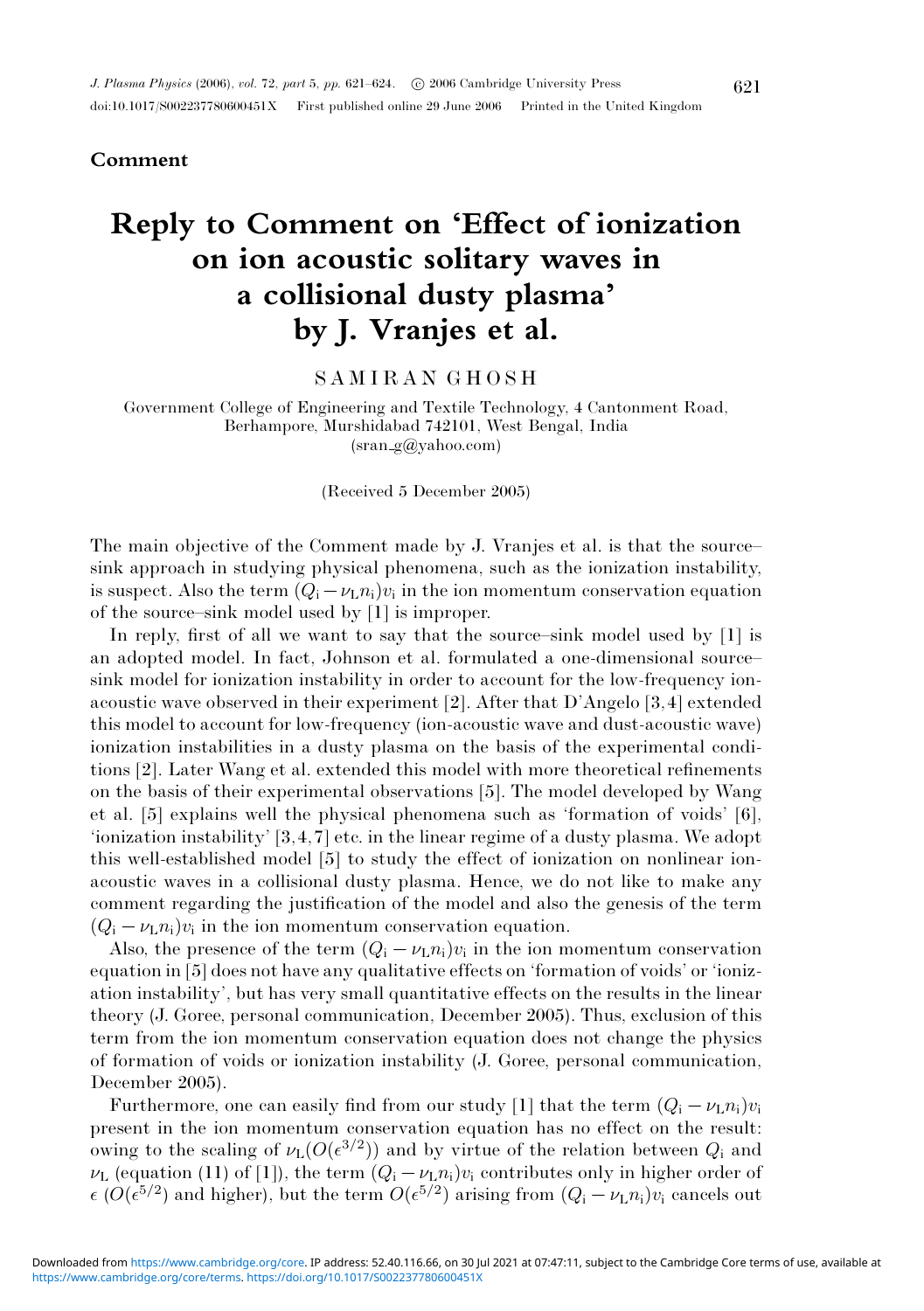### 622 S. Ghosh

because of  $Q'_{i0} = \nu_{\text{L}} n_{i0} \Rightarrow Q_{i0} = \nu_{\text{L}}$  (equation (8) of [1]). Thus, if one drops this term from ion momentum conservation and studies the effect of ionization instability on small amplitude ion-acoustic solitary waves by the reductive perturbation technique, our result will be intact. Hence, the term  $(Q_i - \nu_L n_i)v_i$  has no effect on ion-acoustic solitary waves in the presence of ionization at least in the small amplitude limit.

However, according to the experimental conditions (J. Goree, personal communication, December 2005; N. D'Angelo, personal communication, December 2005), we make the following assumptions.

- (i) The neutrals are immobile, i.e. the dynamics of the neutrals are neglected as the mass per unit volume of the neutrals is much larger than that of the plasma. Also the degree of ionization is very low so that the variation of neutral density itself does not contribute significantly to the wave motion.
- (ii) The effect of charge exchange is also neglected as it is insignificant according to experimental conditions.
- (iii) The new ions are created through ionization of neutral gas by fast electrons. The electron collisions do not provide a Maxwellian of the tail so that the ion creation term  $Q_i = \sigma n_n \psi$ , where  $\sigma$  is the ionization cross-section and  $\psi$  the flux of ionizing electrons whose density is much smaller than the density of the thermal electrons  $(n_e)$ . Actually,  $Q_i$  is the number of created ions per unit volume per unit time, so that  $\nu_{\text{ion}} = Q_i/n_i$  is the ionization frequency.
- (iv) The ion losses are caused by the diffusion to the walls of the plasma container and absorption by the dust grains within the plasma and  $\nu_L$  is the ion loss frequency.

Thus, in this system the rate of change of ion number densities owing to ionizationloss mechanisms is given by

$$
\left(\frac{\delta n_{\rm i}}{\delta t}\right)_{\rm ionization-loss} = \left(\frac{\delta n_{\rm i}}{\delta t}\right)_{\rm ionization} - \left(\frac{\delta n_{\rm i}}{\delta t}\right)_{\rm loss} = \nu_{\rm ion} n_{\rm i} - \nu_{\rm L} n_{\rm i}.\tag{1}
$$

Also the rate of momentum loss of ion fluid owing to various kinds of elastic and inelastic collisions is given by

$$
\left(\frac{\delta(m_{\rm i}n_{\rm i}v_{\rm i})}{\delta t}\right)_{\rm el/inel} = m_{\rm i}v_{\rm i}\left(\frac{\delta n_{\rm i}}{\delta t}\right)_{\rm el/inel} + m_{\rm i}n_{\rm i}\left(\frac{\delta v_{\rm i}}{\delta t}\right)_{\rm el/inel}.\tag{2}
$$

In this case, for elastic collision

$$
\left(\frac{\delta n_{\rm i}}{\delta t}\right)_{\rm el} = 0, \quad \left(\frac{\delta v_{\rm i}}{\delta t}\right)_{\rm el} = \nu_{\rm i} v_{\rm i} \tag{3}
$$

where  $\nu_i(=\nu_{in}+\nu_{id})$  is the collision frequency of ions with neutrals and dust grains, whereas for inelastic collision

$$
\left(\frac{\delta n_{\rm i}}{\delta t}\right)_{\rm inel} = \left(\frac{\delta n_{\rm i}}{\delta t}\right)_{\rm ionization\text{-}loss} = \nu_{\rm ion} n_{\rm i} - \nu_{\rm L} n_{\rm i},
$$
\n
$$
\left(\frac{\delta v_{\rm i}}{\delta t}\right)_{\rm inel} = \left(\frac{\delta v_{\rm i}}{\delta t}\right)_{\rm ionization} = \nu_{\rm ion} v_{\rm i}.
$$
\n(4)

https://www.cambridge.org/core/terms. https://doi.org/10.1017/S002237780600451X Downloaded from https://www.cambridge.org/core. IP address: 52.40.116.66, on 30 Jul 2021 at 07:47:11, subject to the Cambridge Core terms of use, available at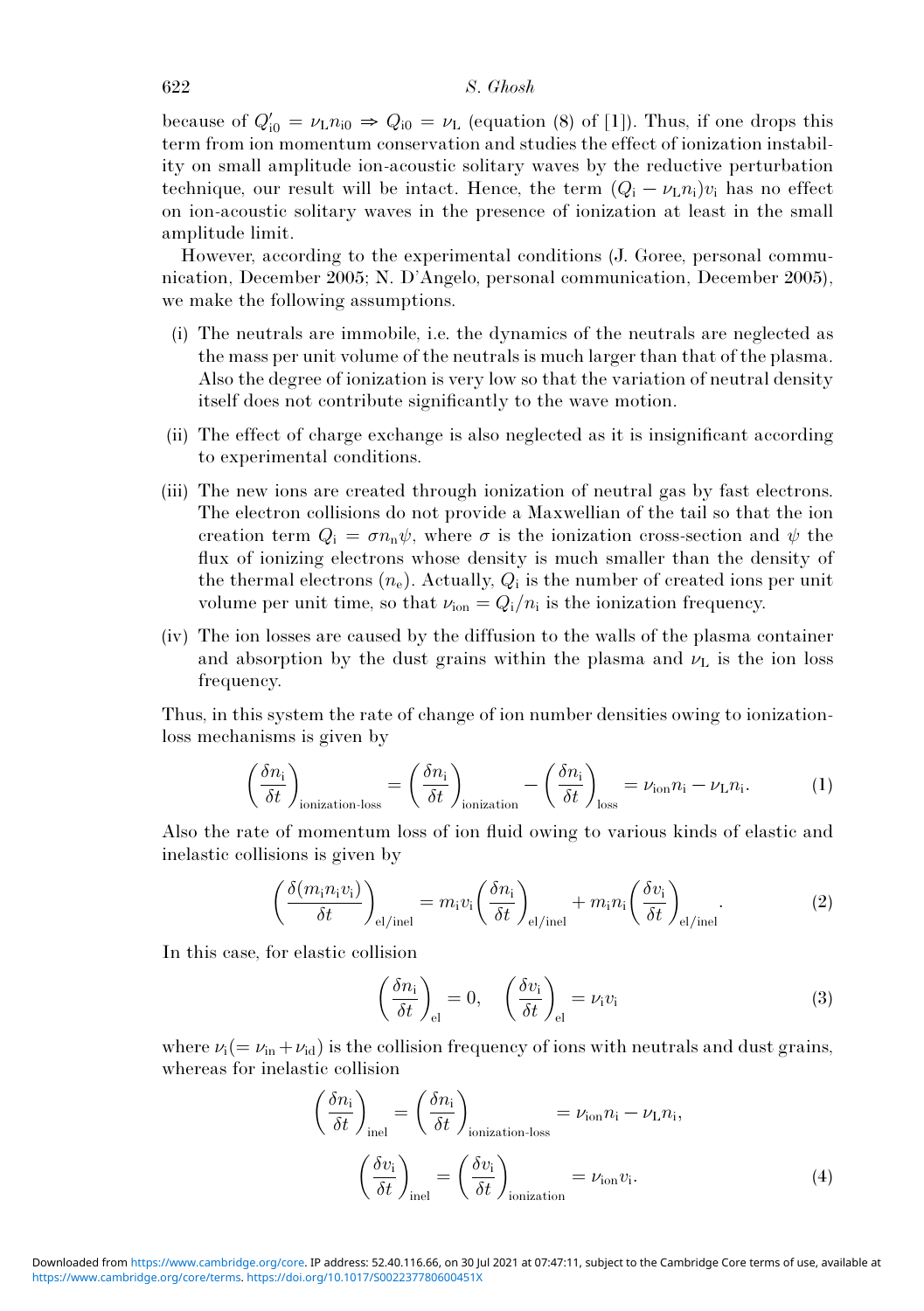This happens because of the fact that there is momentum loss of the ions that are created with zero momentum and the ions that are lost are no longer part of the ion family.

Next we consider the following Boltzmann–Vlasov equation for ions

$$
\frac{\partial f_i}{\partial t} + \mathbf{v} \cdot \frac{\partial f_i}{\partial \mathbf{x}} + \frac{e\mathbf{E}}{m_i} \cdot \frac{\partial f_i}{\partial \mathbf{v}} = \left(\frac{\delta f_i}{\delta t}\right)_{\text{el}} + \left(\frac{\delta f_i}{\delta t}\right)_{\text{inel}}.\tag{5}
$$

Taking the zeroth **v** moment of  $(5)$ , one gets (like J. Vranjes et al.) the following one-dimensional ion continuity equation

$$
\partial_t n_i + \partial_x (n_i v_i) = \nu_{\text{ion}} n_i - \nu_{\text{L}} n_i = Q_i - \nu_{\text{L}} n_i. \tag{6}
$$

Similarly taking the first **v** moment of  $(5)$  and using the equation of continuity to bring the equation of motion for ions to its standard form, one gets the following one-dimensional equation

$$
n_{i}(\partial_{t}v_{i} + v_{i}\partial_{x}v_{i}) = -n_{i}\partial_{x}\phi - \sigma_{i}\partial_{x}n_{i} - \nu_{i}n_{i}v_{i} - \nu_{ion}n_{i}v_{i}
$$

$$
= -n_{i}\partial_{x}\phi - \sigma_{i}\partial_{x}n_{i} - \nu_{i}n_{i}v_{i} - Q_{i}v_{i}.
$$
(7)

This shows that there should not be the term  $\nu_L n_i v_i$ , i.e. there should be the term  $Q_i v_i$  instead of  $(Q_i - \nu_L n_i)v_i$  in the ion momentum conservation equation (4) of [5] as well as in [1].

Thus, in the nonlinear regime, owing to the presence of the only term  $Q_i v_i$  instead of  $(Q_i - \nu_L n_i)v_i$  in the ion momentum conservation equation (3) of [1], there will be the extra term  $\nu_{\mathrm{L}} V_{\mathrm{i}}^{(1)}$  $\mathcal{I}^{(1)}$  (in accordance with the notation of [1]) in the left-hand side of equation (17) of [1]. As a consequence the expression of  $\gamma$  will be

$$
\gamma = \frac{\nu_{\rm i}}{2} - \frac{\nu_{\rm L}}{2} \left( \delta \frac{\Delta \sigma}{\sigma_0} - 2 \right) \tag{8}
$$

instead of (23) of [1] and hence the condition for growth ( $\gamma$  < 0) will be

$$
\nu_{\rm i} < \nu_{\rm L} \left( \delta \frac{\Delta \sigma}{\sigma_0} - 2 \right) \tag{9}
$$

whereas the condition for damping  $(\gamma > 0)$  will be

$$
\nu_{\rm i} > \nu_{\rm L} \left( \delta \frac{\Delta \sigma}{\sigma_0} - 2 \right) \tag{10}
$$

instead of equations (31) and (32) of [1]. Also the corresponding growth rate will be  $1.12 \times 10^4$  s<sup>-1</sup> (for the same plasma parameters as in [1]) whereas it was  $1.17 \times$  $10^4$  s<sup>-1</sup> in [1]. Hence all these considerations show that there is no qualitative change, but a small quantitative change (the order of magnitude is the same) in the result of [1].

Finally, the source–sink models described above are all fluid models (which are unable to take into account velocity distribution effects, etc.) based on the particular typical laboratory conditions. Hence, it is true that a kinetic model [8, 9] would be more appropriate to study the ionization–recombination effectsin dusty plasma.